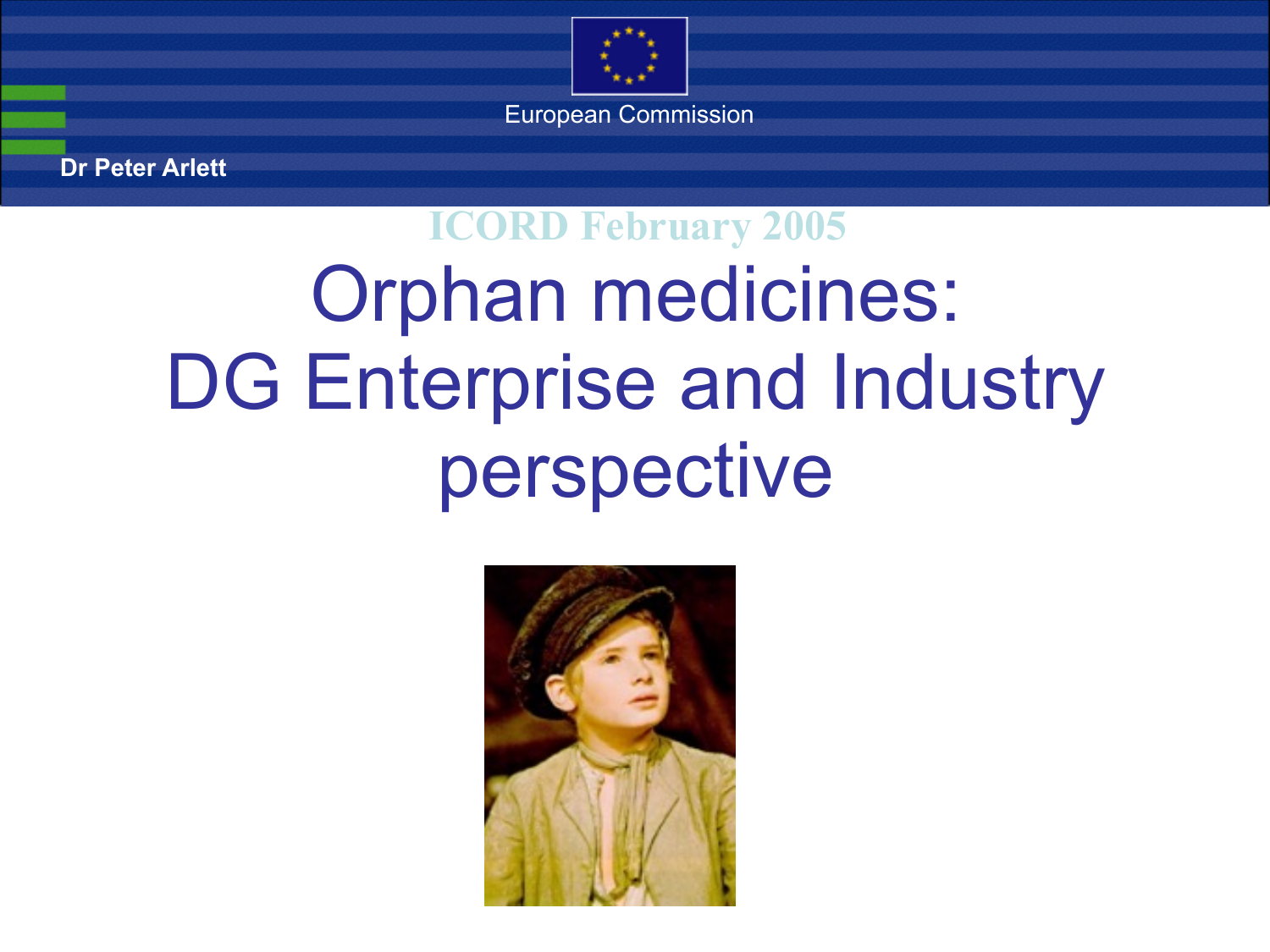## In this talk

- Cooperation a role for the EU
- Orphan regulation impact so far
- Key role of market exclusivity
- Looking to the future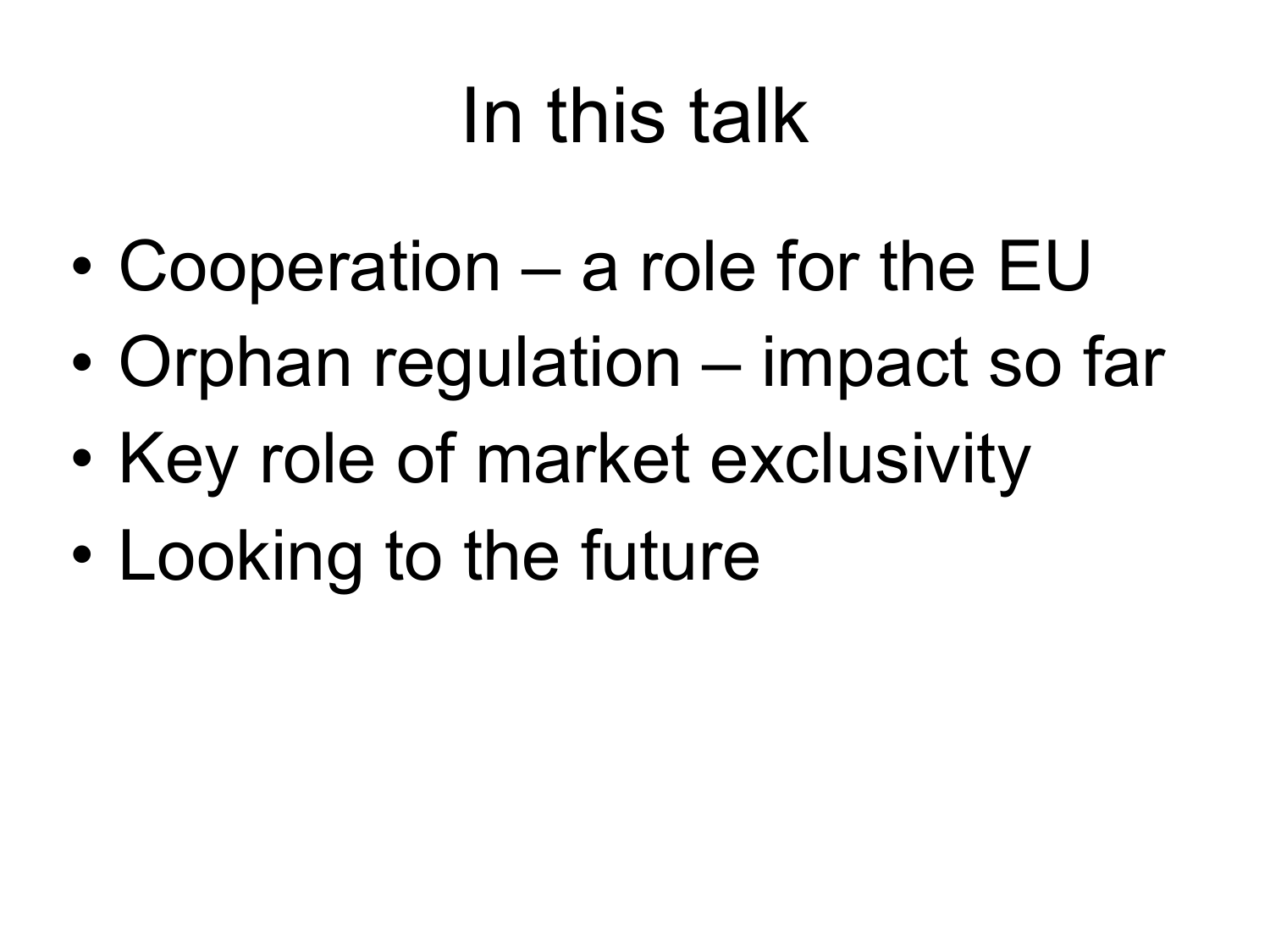## **Cooperation**

- Multiple patients
- Multiple diseases
- Multiple stakeholders
- Multiple member states
- Multiple languages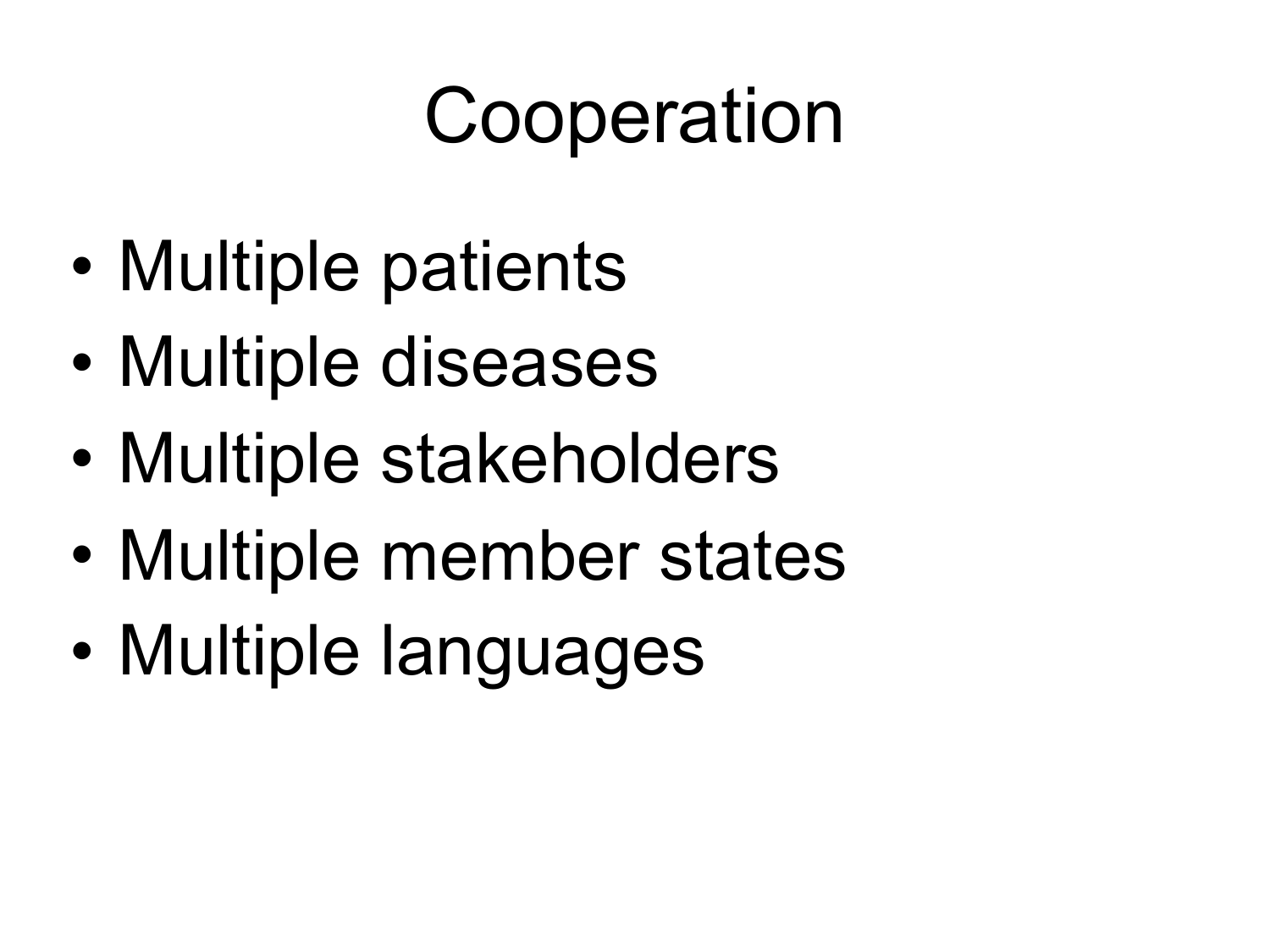#### the way ahead can be confusing

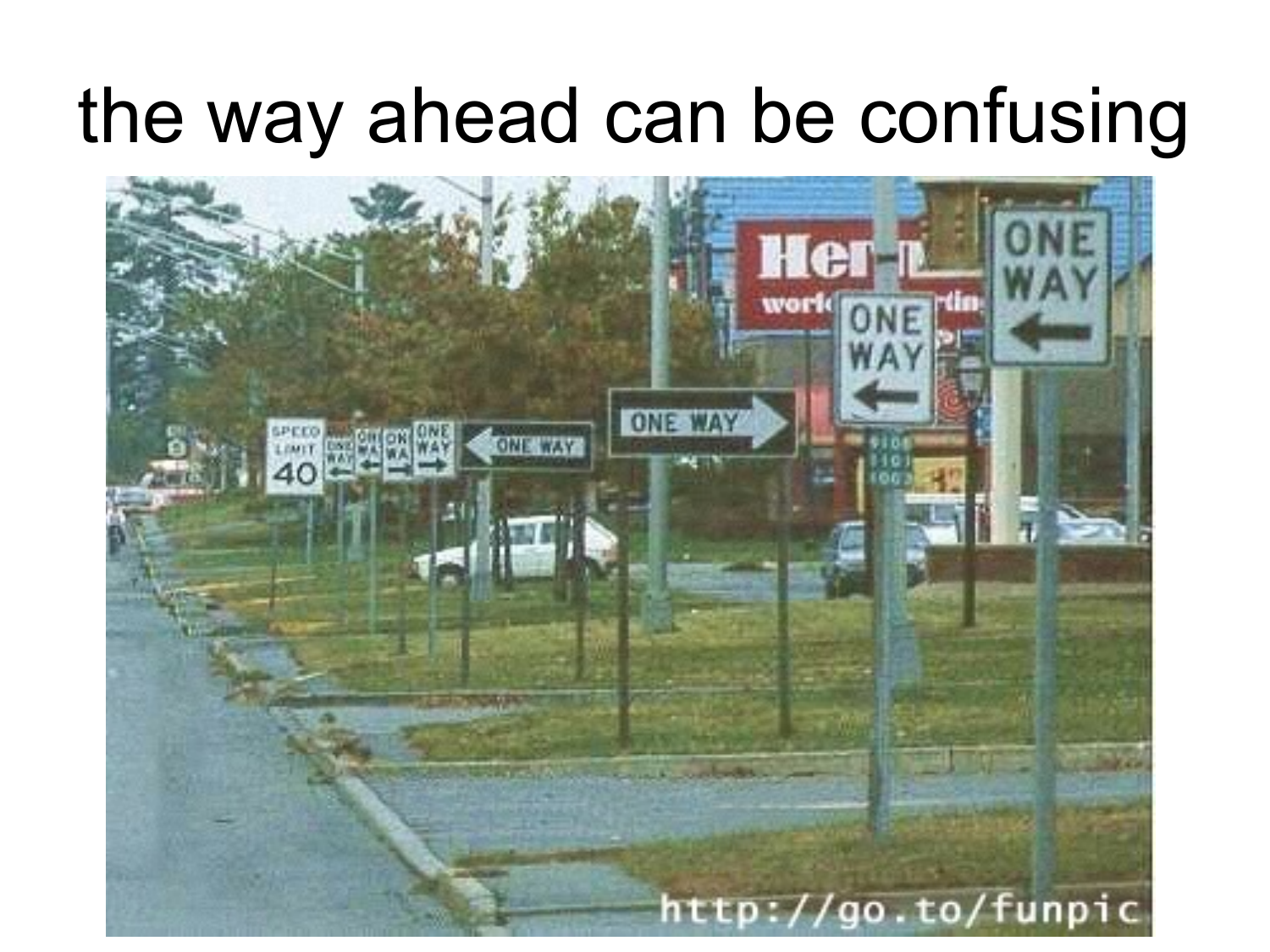#### Cooperation

• EU working with stakeholders has provided some solutions

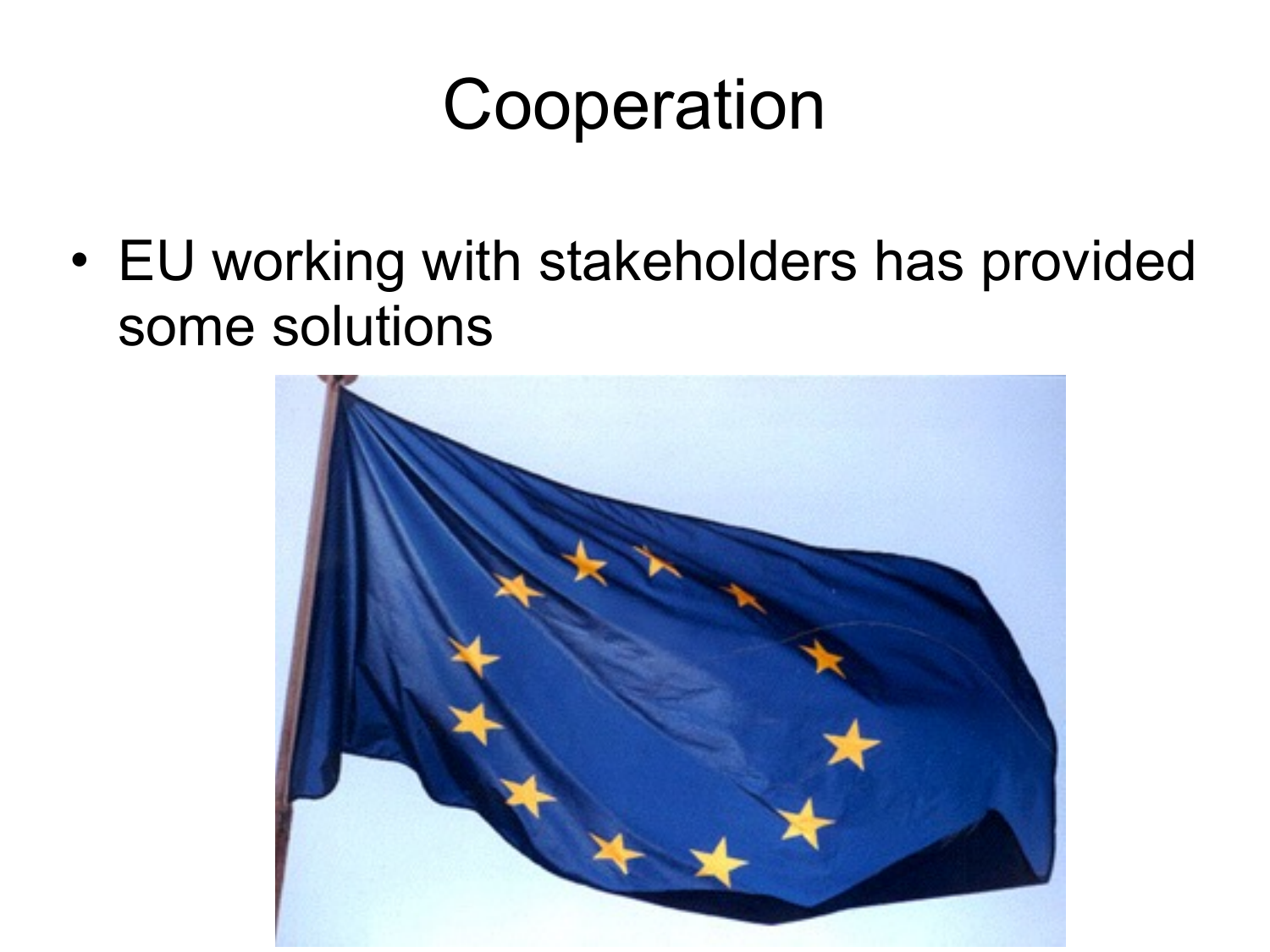## EU solutions

- Public Health Programs communication, networking, databases, patient groups
- Framework Programs funding of research on rare diseases
- EU Orphan Regulation incentives for developing orphan medicines
- *+ the vital role of Member State actions*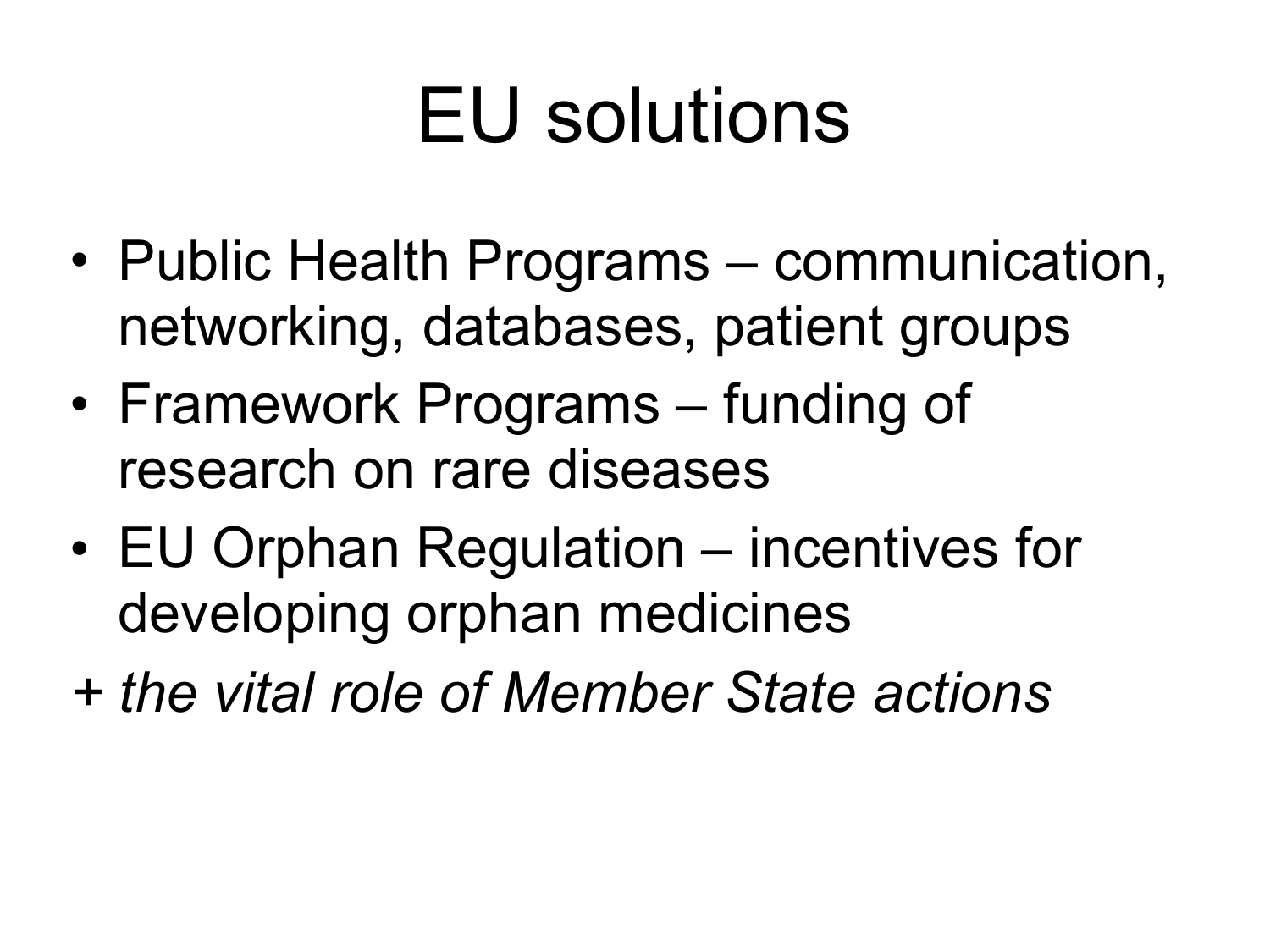## EU Orphan regulation

- In force since 2000:
	- If medicine designated as 'orphan' 10 years market exclusivity from 'similar' medicines
	- –Protocol assistance
	- –Fee reductions
	- –Access to the centralised procedure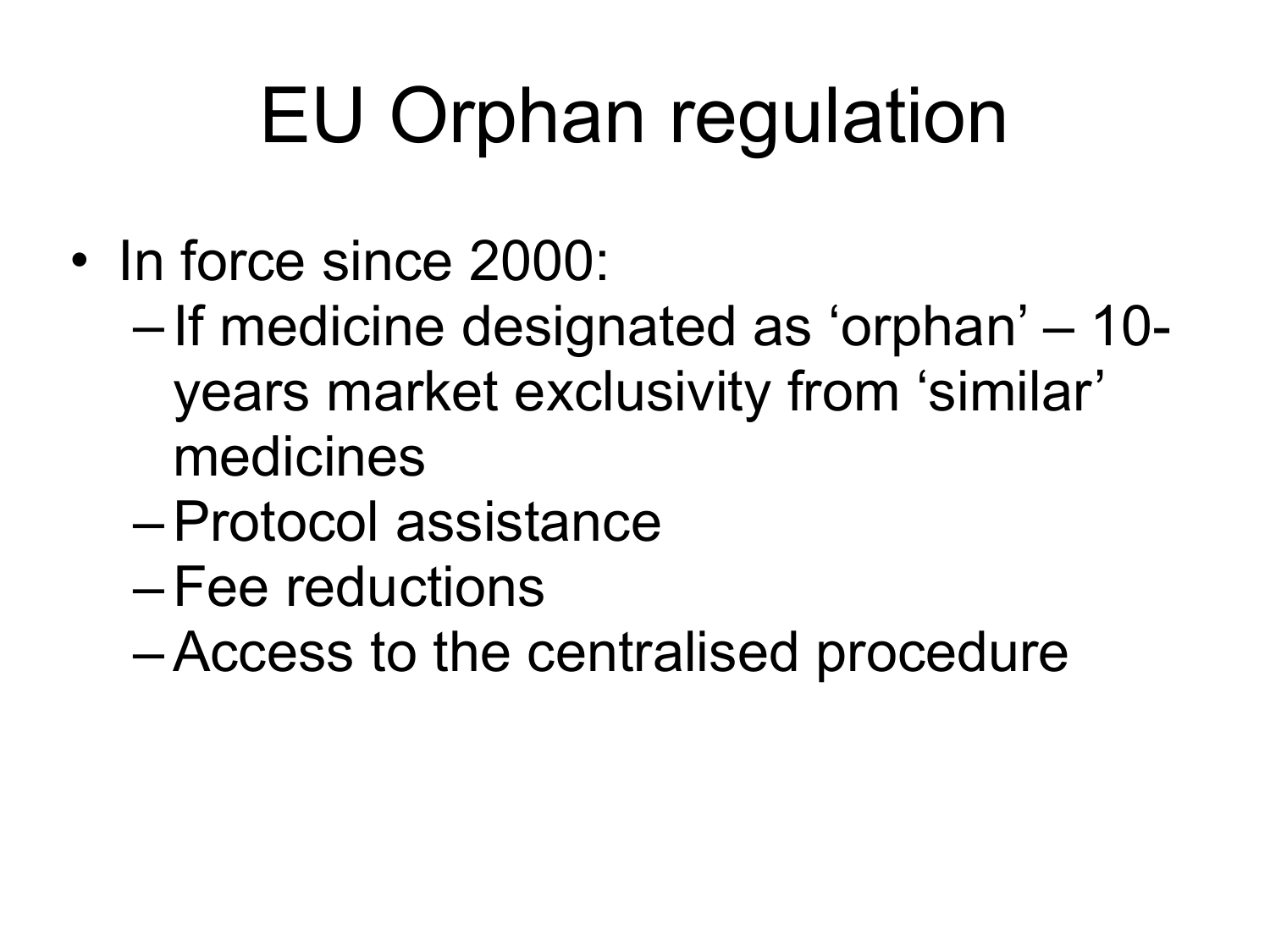## EU Orphan Regulation

- > 250 designations
- 20 authorised medicines
- 24 indications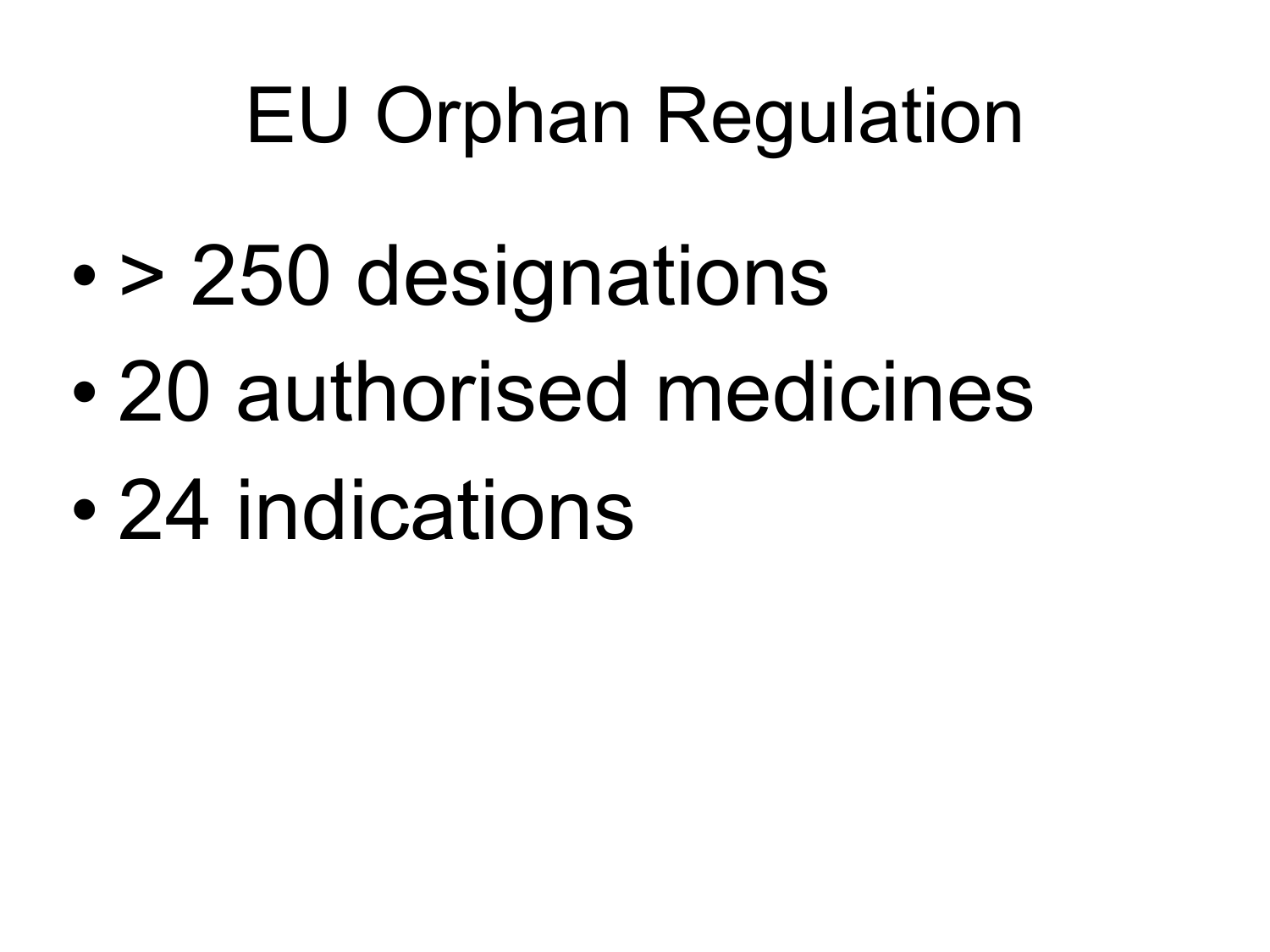#### The successes….so far

**New authorisations**

- **• 2 x Fabrazyme & Replagal for Fabry disease**
- **• Glivec for chronic myeloid leukaemia**
- **• 2 x Tracleer & Ventavis for pulmonary hypertension**
- **• Somavert for acromegaly**
- **• Zavesca for Gaucher disease**
- **• Carbaglu for hyperammonaemia**
- **• Aldurazyme for Mucopolysaccharidosis**
- **• Busilvex (iv) for haematopoietic progenitor cell transplantation**
- **• Onsenal for Familial Adenomatous Polyposis**
- **• Photobarr for Barrett's Oesophagus**
- **• Litak for Hairy Cell Leukaemia**
- **• Lysodren for adrenal cortical carcinoma**
- **• Pedea for patent ductus arteriosus Wilzin for Wilson's disease**
- **• Trisenox for acute promyelocytic leukaemia**
- **• Xagrid for Thrombocythaemia**
- **• Orfadin for Hereditary tyrosinemia type 1**
- **• Prialt for chronic pain**

**Extensions of indication**

- **• Glivec for GIST**
- **• Glivec for first line use in CML**
- **• Glivec for paediatric use in CML**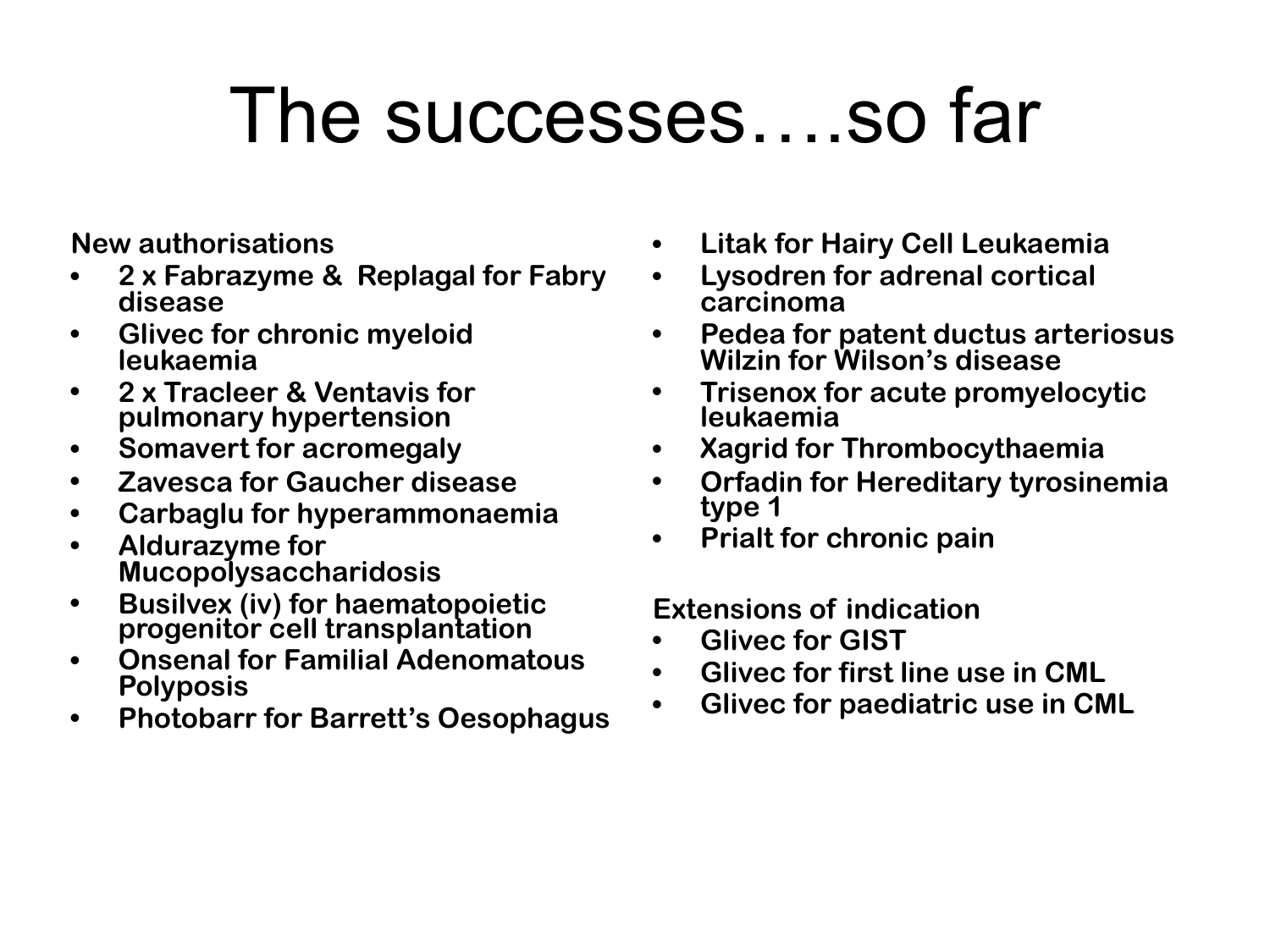## The impact on industry

SMEs\*:

- 15% of Marketing Authorisations
- 20% of Scientific Advice requests
- 40% of designations

#### *Better data are required*

*\*EMEA figures*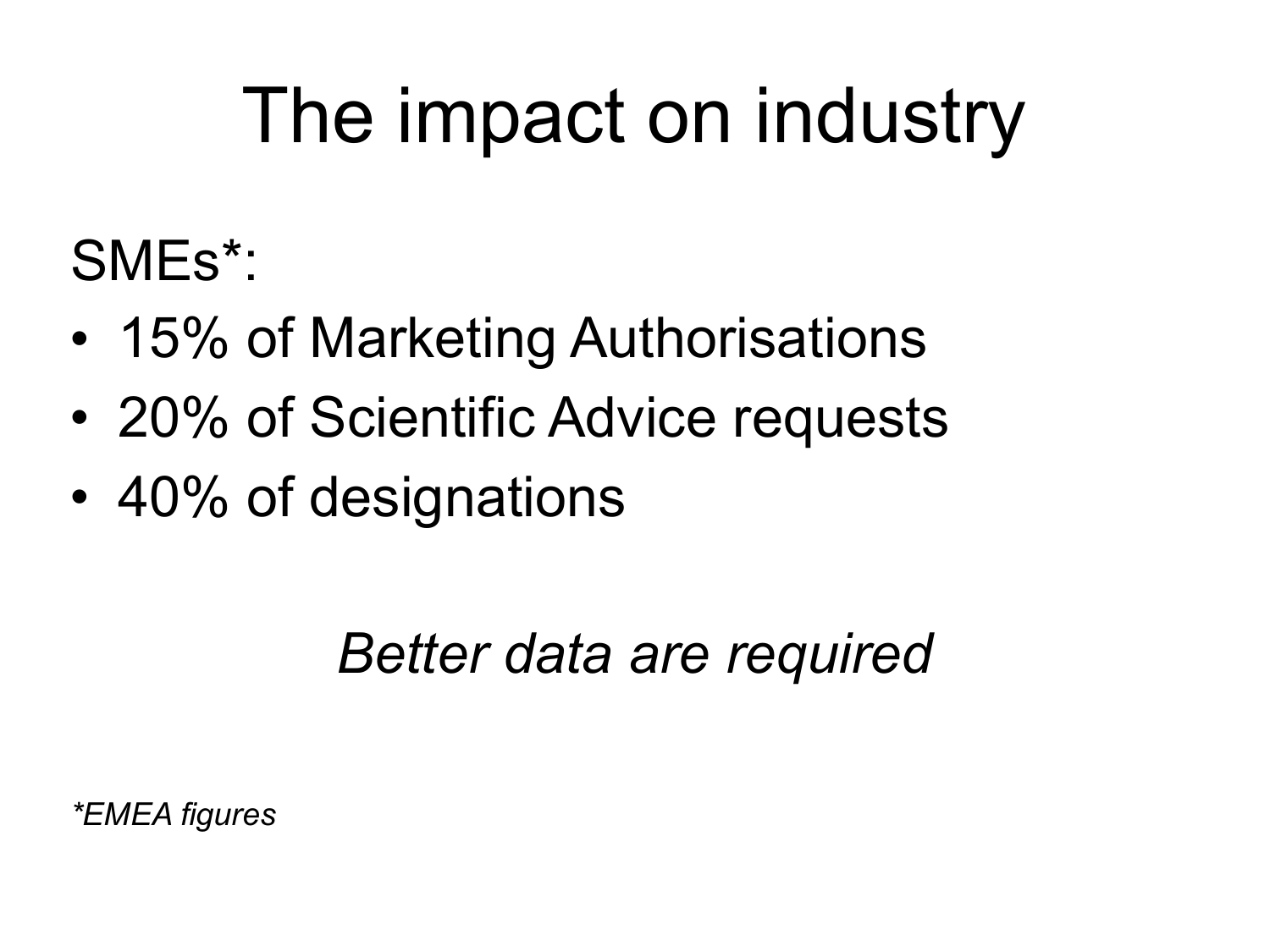#### 10-years market exclusivity is key

But derogations e.g. article 8(2) of the regulation states:

- "This period may however be reduced to six years if, at the end of the 5<sup>th</sup> year, it is established……that the product is sufficiently profitable not to justify maintenance of market exclusivity. .... "
- This has caused concern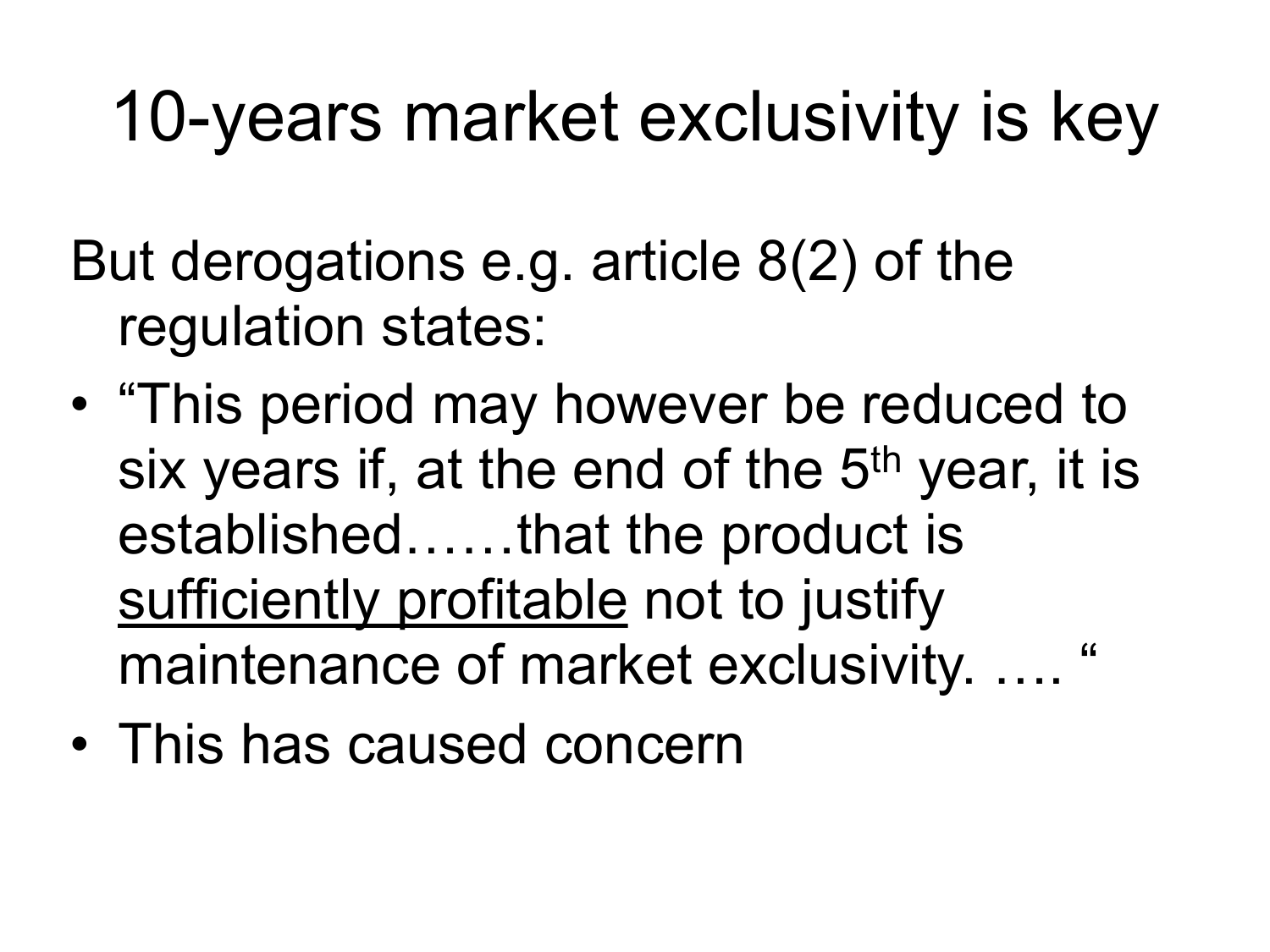#### Commission response

Developing a guideline on sufficient profitability:

- Orphan pricing study
- Working Group of the transparency committee
- Consultation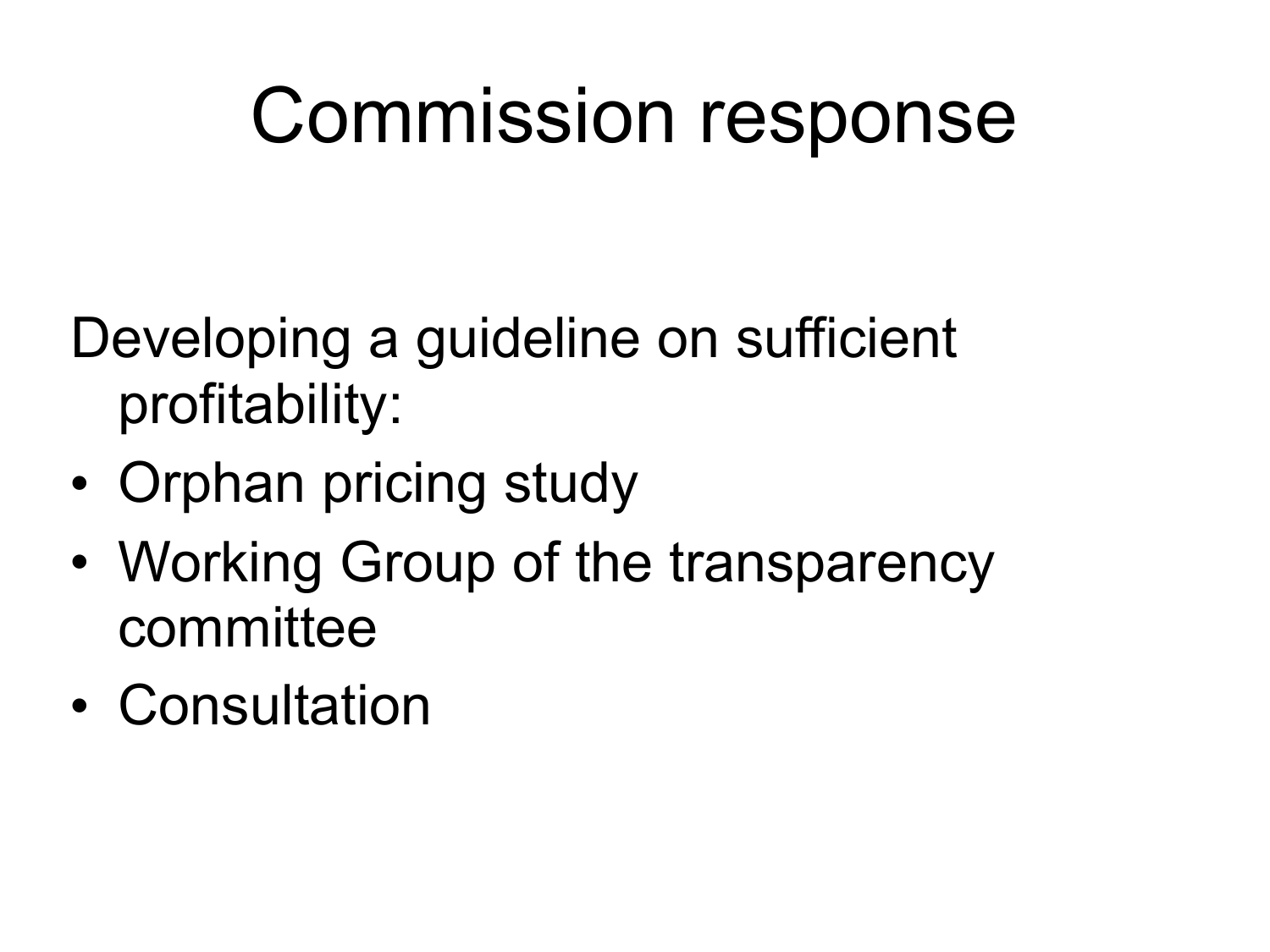- Variability of Manufacturer's Price Before Tax is low (mean 122% of minimum price)
- Public Price including Taxes is the main explanation for the variability in prices (ratio 1.7) due to: Tax, Distribution costs, Profit for retail pharmacies, Hospital pharmacy profit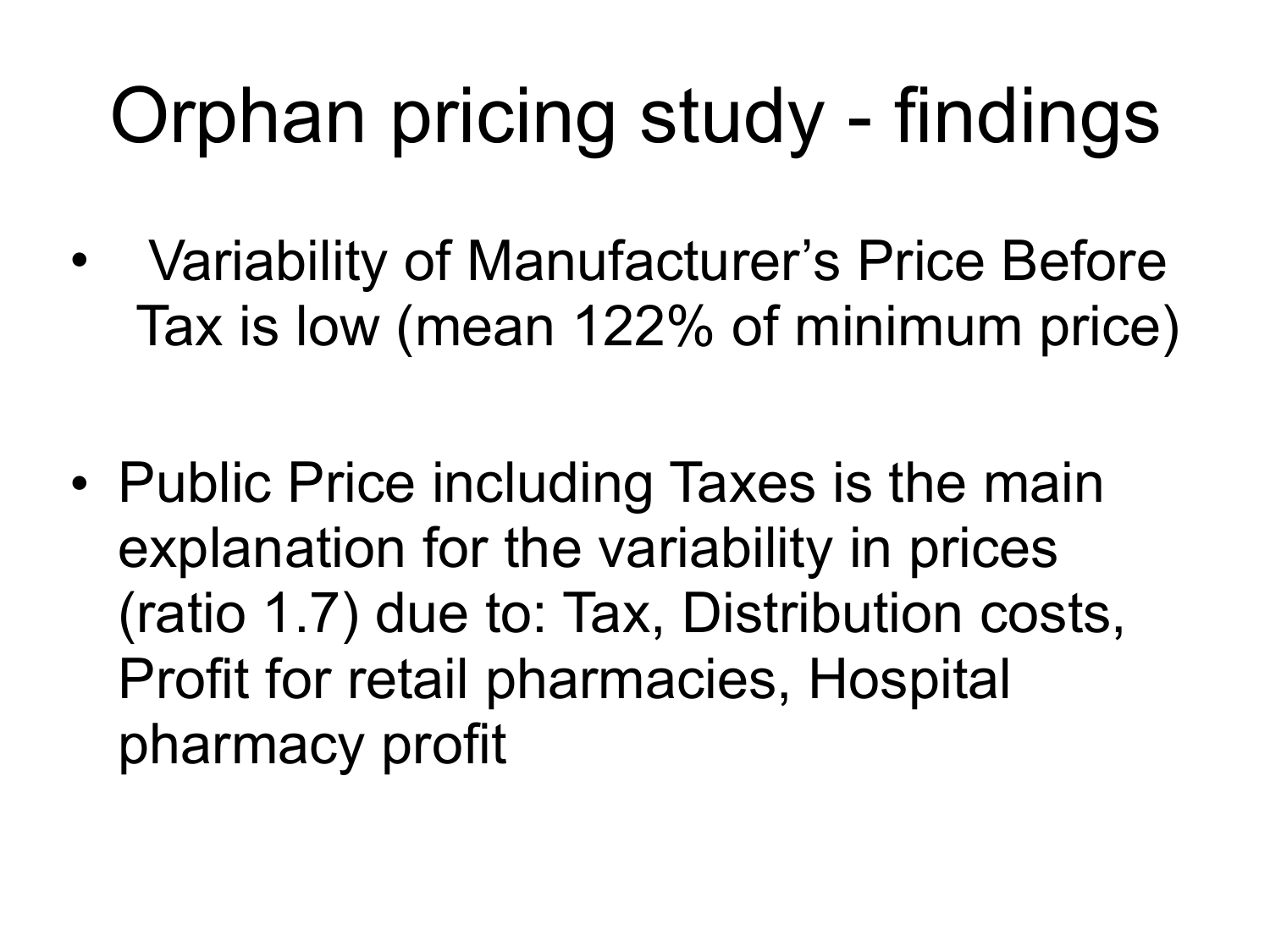## Orphan pricing study - findings *Price comparators*

- c.f. non orphan indication of same medicine – not possible
- c.f. US price very similar ratio 1.06 (8 products)
- c.f. surgical treatments 2-3 times cheaper
- c.f. non-designated 'orphan' drugs in same indication - very variable
- c.f. 'expensive non-orphans' x10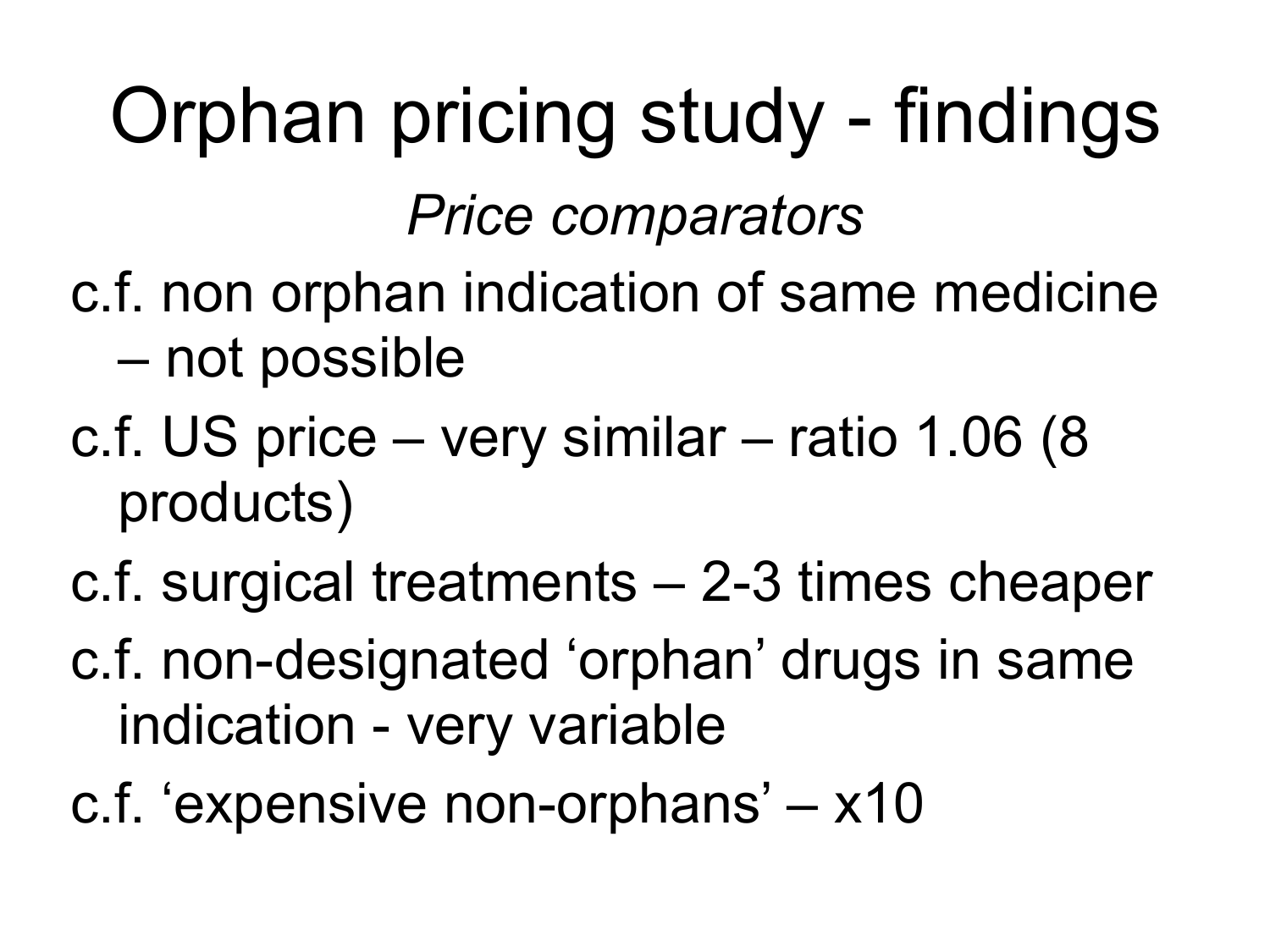Average cost per patient per year

#### **6,000 – 300,000 Euros**

*Correlates with prevalence but not 'innovation' or 'medical benefit'*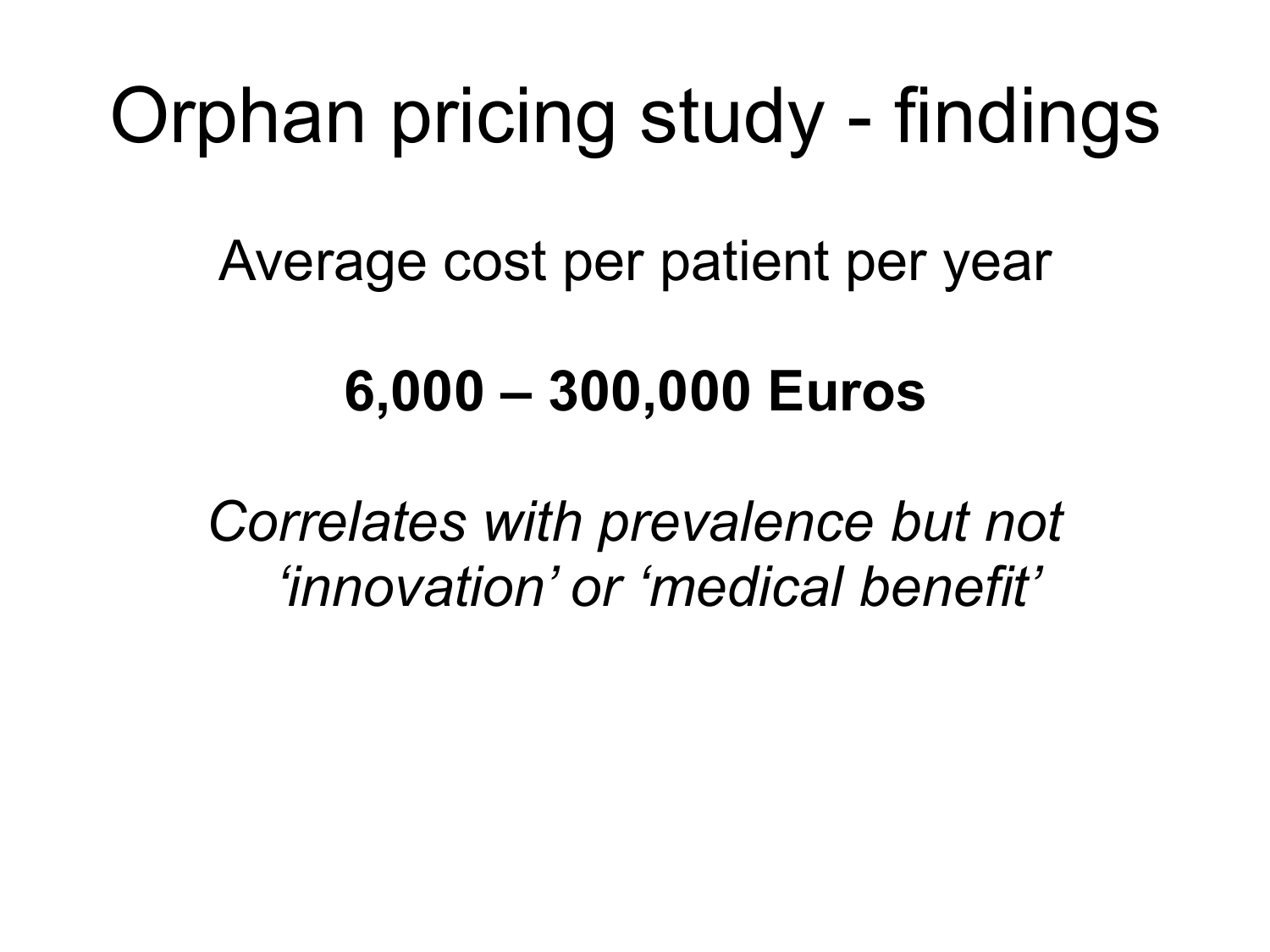Industry revenues *Potential: 100 million – 1.5 billion Euros worldwide*

*c.f. world top ten blockbusters: 2 – 7 billion Euros worldwide*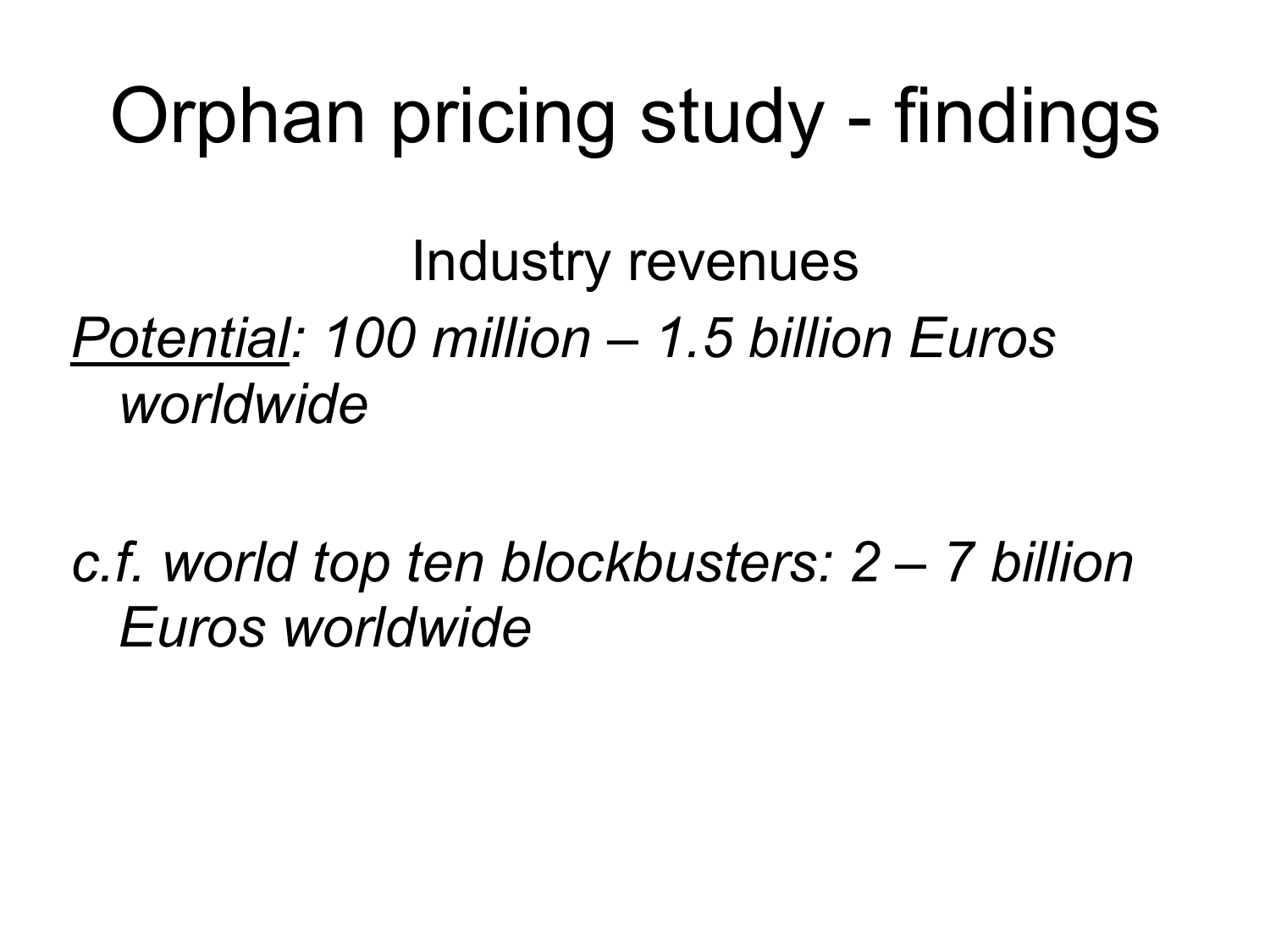Calculating sufficient profitability:

- Equation / system for measuring profitability:
	- –will not be easy
	- –various possible methods:
		- revenues only,
		- complete profit calculation etc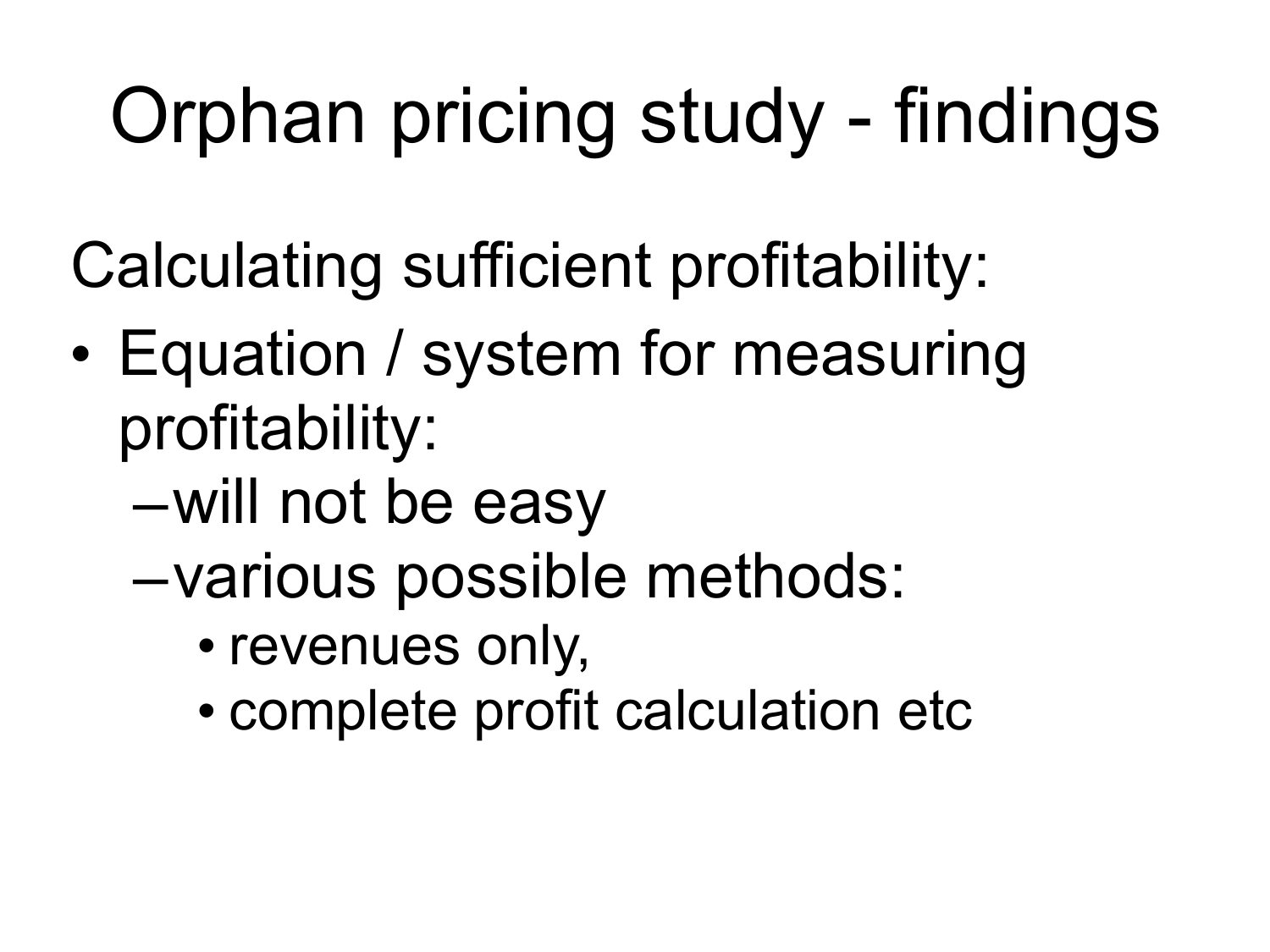# Looking foreword….

- Regulation on SME
- Regulation on paediatrics
- Regulation on conditional marketing authorisations
- "2005 Report" of the orphan regulation
- (Public Health programmes)
- (7<sup>th</sup> Framework Program)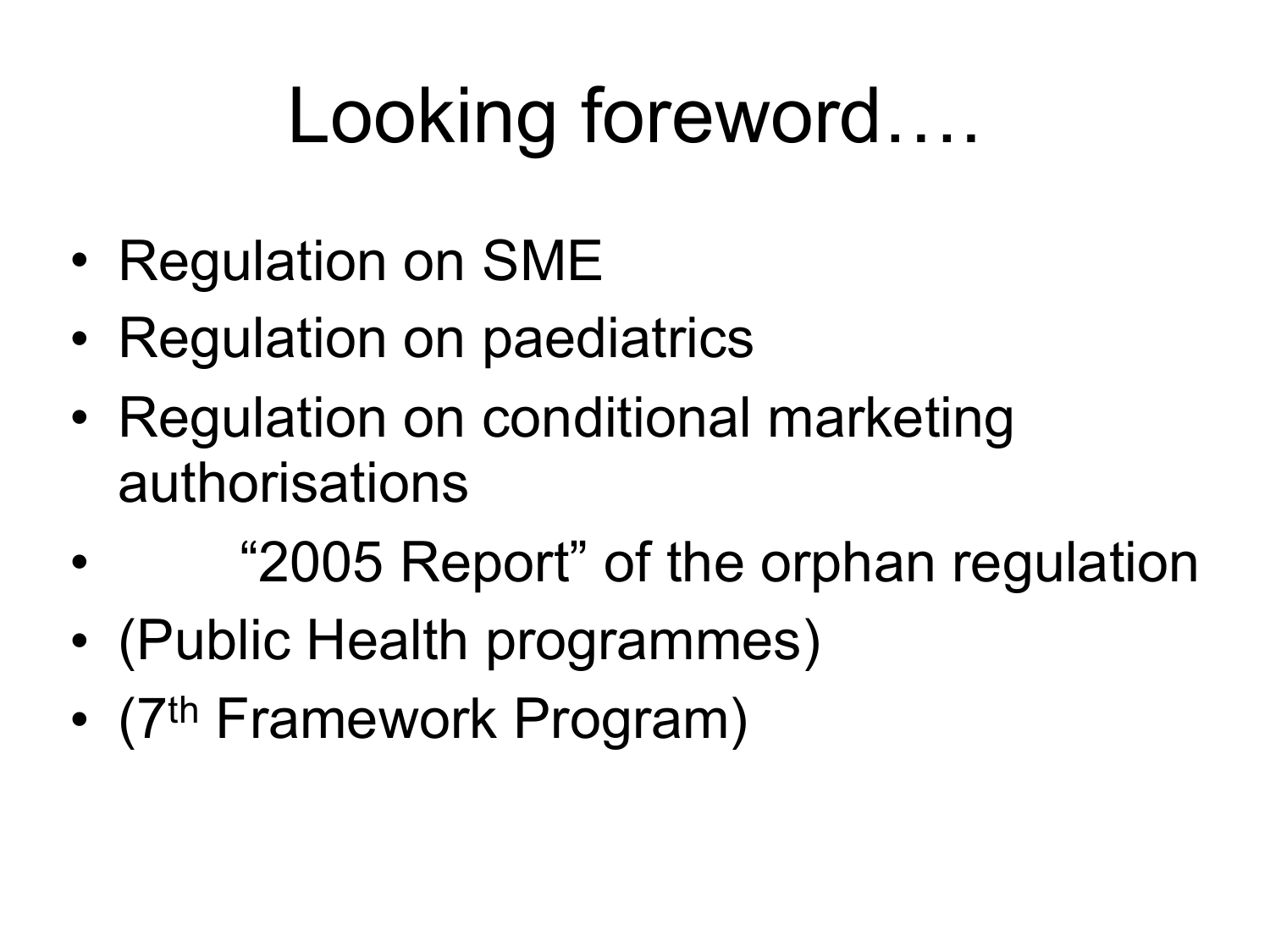#### Regulation on SMEs

IF SME + Orphan status :

=>100% 'reduction' on :

- ➢Scientific advice/protocol assistance
- ➢Scientific services

+ fee deferrals:

#### *Granting of the Marketing Authorisation*

Marketing Authorisation Application +

Inspections (pre-authorisation)

*Post-authorisation*

TIME

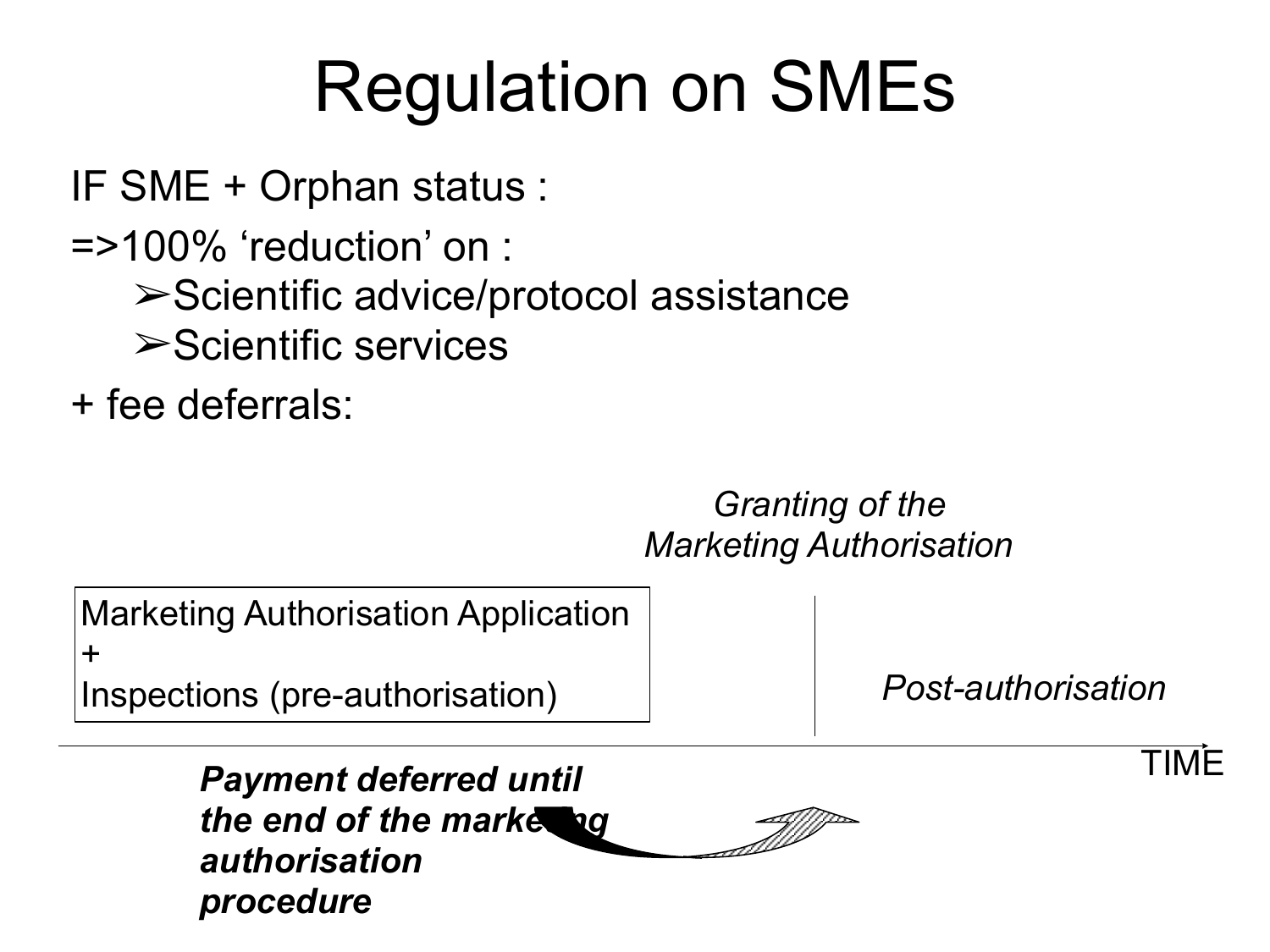## Regulation on paediatrics

- Requirement for studies in children or waiver or deferral
- Reward for orphan medicines 2-years additional market exclusivity (10+2)

*In force by end of 2006 ?*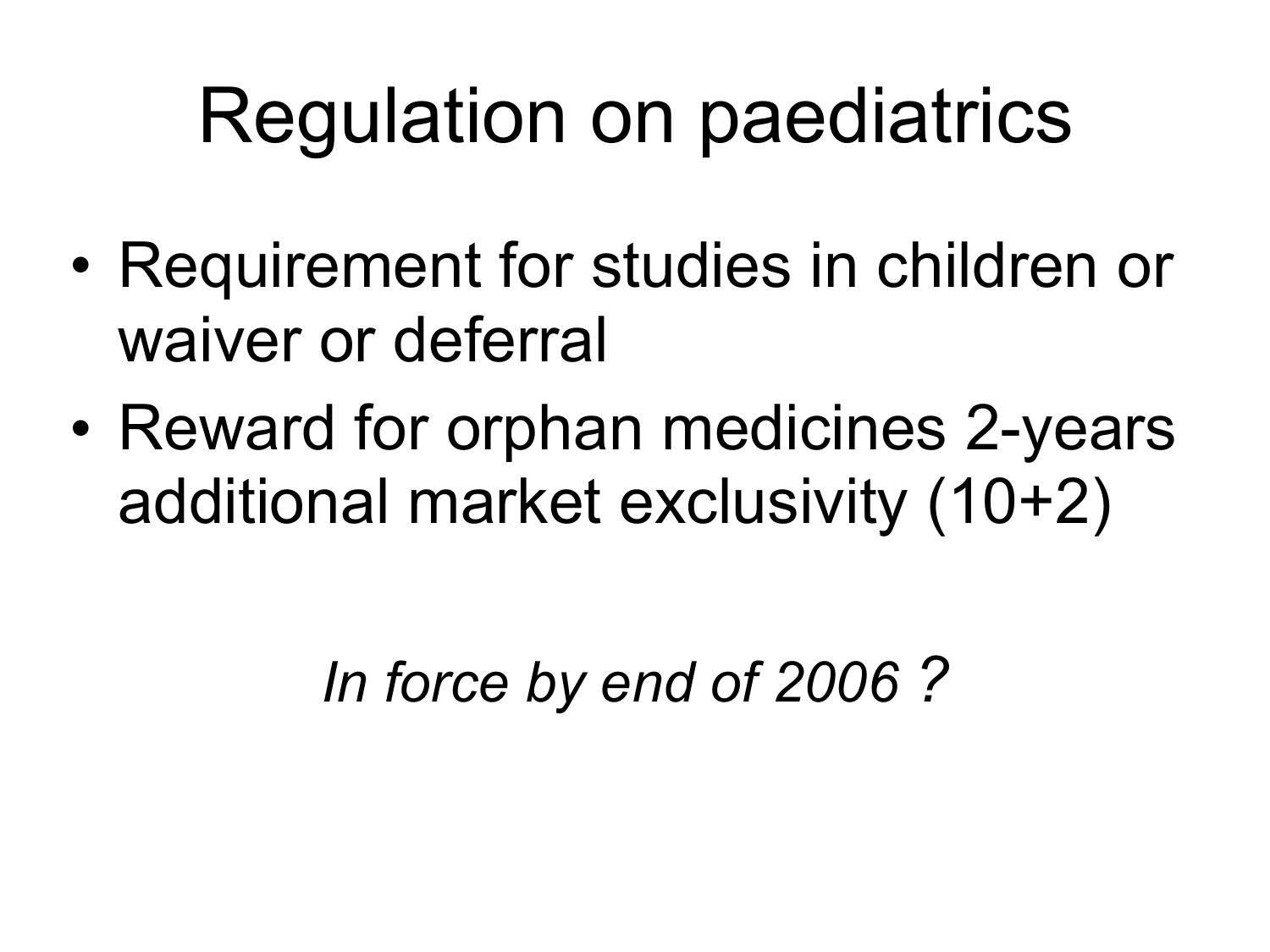#### Regulation on conditional marketing authorisations

- lays down the conditions and procedure for granting a conditional MA
- orphan medicines within scope
- "public health interest"…."unmet medical need"
- MA with specific obligations and annual renewals

#### *In force before November 2005*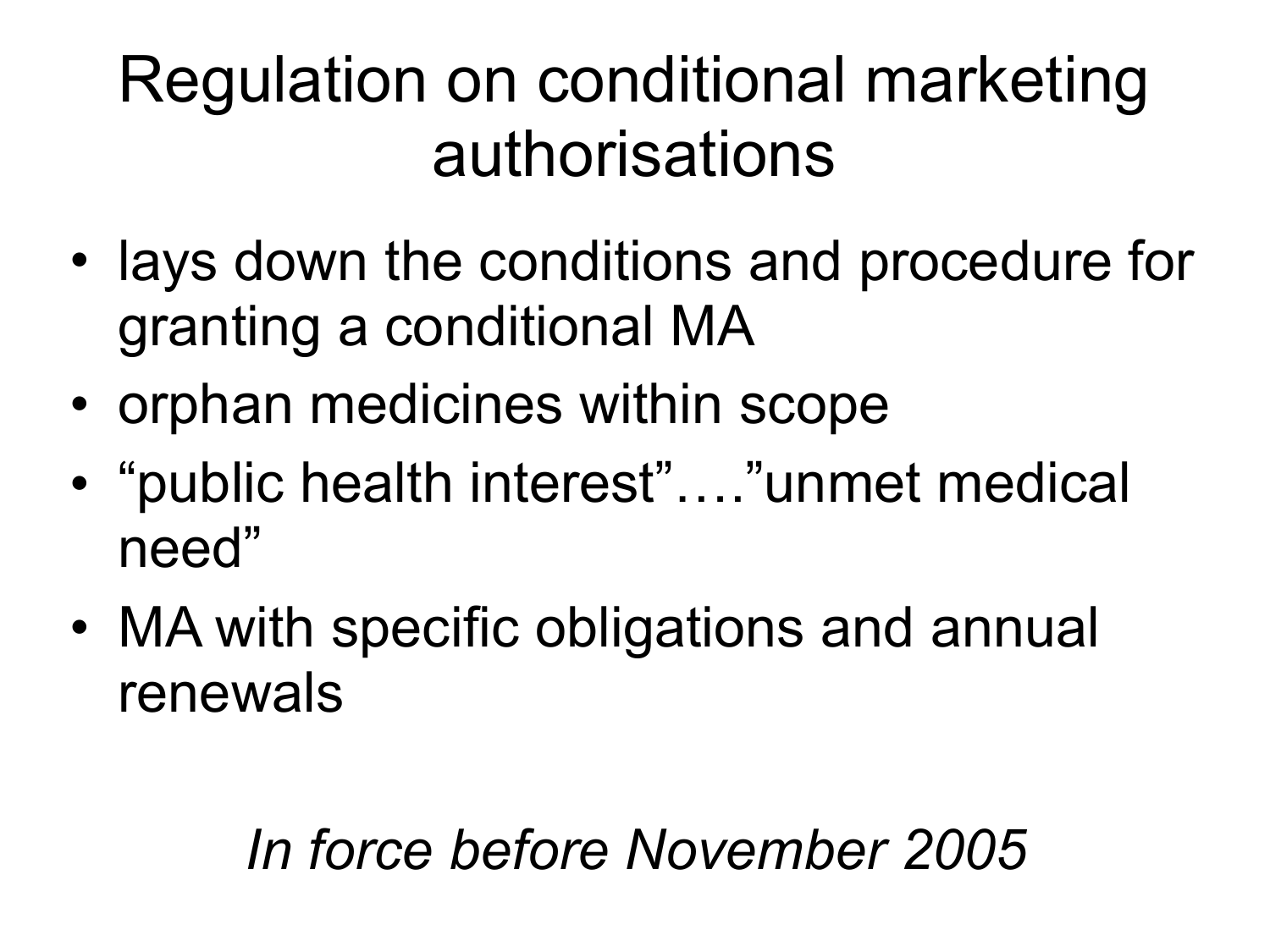#### "2005 Report" of orphan regulation

Article 10 states:

- "Before 22 January 2006, the Commission shall publish a general report...experience acquired…public health benefits.."
- Plan:
	- Currently collecting information / data
	- Public consultation